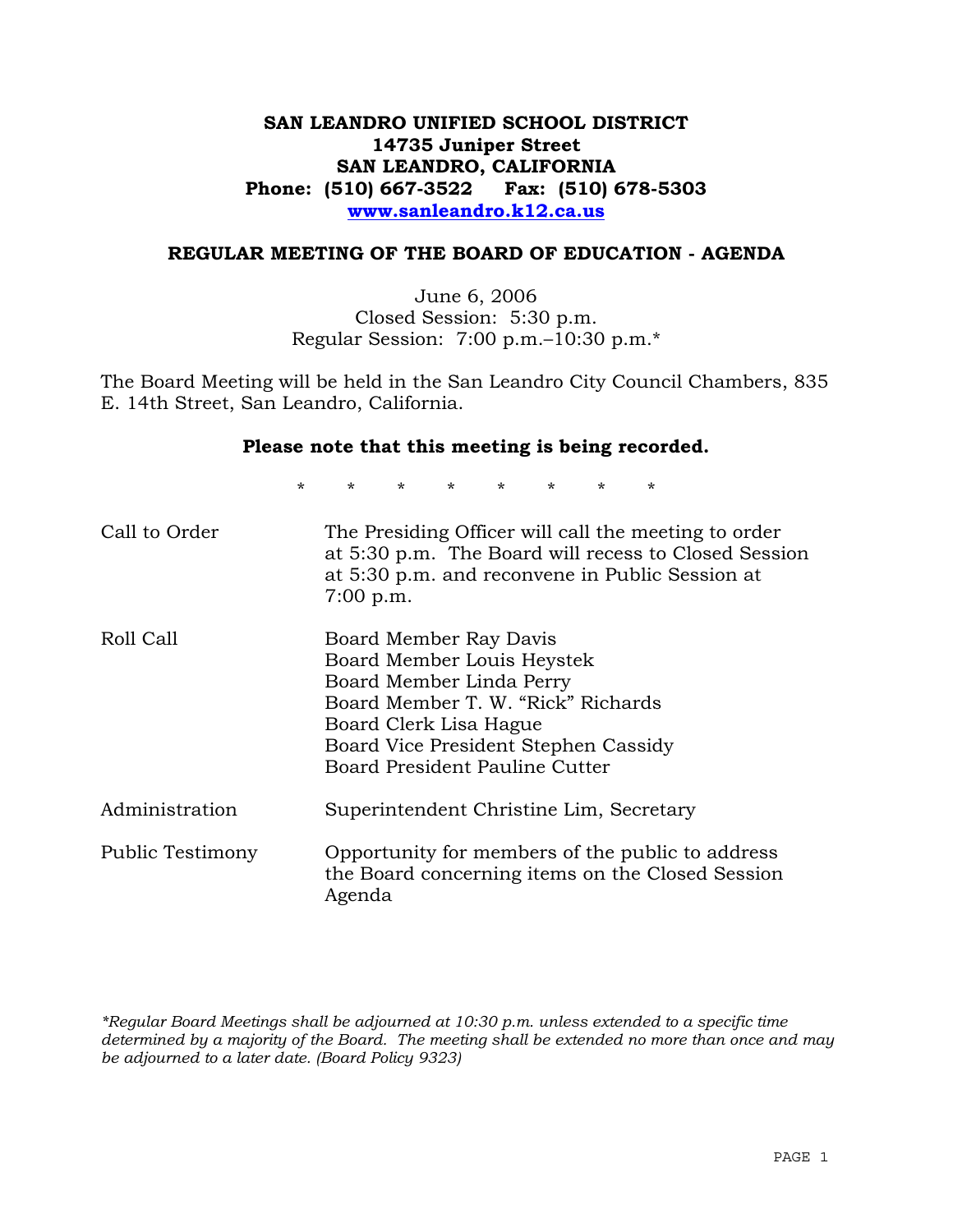Prior to the Public Session, the Board will meet in Closed Session pursuant to Education Code Sections 35146 and 48918(c), and Government Code Sections 54957, and 54956.8.

- a) Student Expulsions
- b) Public Employee Discipline/Dismissal/Release
- c) Public Employee Appointment Title: Special Services Director, San Leandro High School Vice Principal, and Assistant Director of Data and Assessment
- d) Conference with Real Property Negotiator

| Report Closed<br><b>Session Action</b> | Motion __________ Second __________ Vote ________ |                                         |                                                                                                                                                                                                                                                                                                                                                                                                                                                                                                                                                                                                                                                                                                                                                                                                                                                                                                                                                                                                                        |
|----------------------------------------|---------------------------------------------------|-----------------------------------------|------------------------------------------------------------------------------------------------------------------------------------------------------------------------------------------------------------------------------------------------------------------------------------------------------------------------------------------------------------------------------------------------------------------------------------------------------------------------------------------------------------------------------------------------------------------------------------------------------------------------------------------------------------------------------------------------------------------------------------------------------------------------------------------------------------------------------------------------------------------------------------------------------------------------------------------------------------------------------------------------------------------------|
| Pledge of Allegiance                   |                                                   |                                         |                                                                                                                                                                                                                                                                                                                                                                                                                                                                                                                                                                                                                                                                                                                                                                                                                                                                                                                                                                                                                        |
| Approve Agenda                         | Motion __________ Second __________ Vote ________ |                                         | Approve the Regular Meeting Agenda of June 6, 2006.                                                                                                                                                                                                                                                                                                                                                                                                                                                                                                                                                                                                                                                                                                                                                                                                                                                                                                                                                                    |
| Legal Statement                        | 54954.2(a)                                        |                                         | Members of the audience who wish to address the<br>Board are asked to complete the yellow card available at<br>the entrance and submit it to the Board's Administrative<br>Assistant. Speakers who have completed the card will be<br>called when the item is reached on the agenda or, for<br>non-agenda items, during the Public Testimony. Cards<br>are to be turned in before the item is reached on the<br>agenda. Please note that this meeting is being recorded.<br>State law prohibits the Board of Education from taking<br>any action on or discussing items that are not on the<br>posted agenda except to A) briefly respond to statements<br>made or questions posed by the public in attendance; B)<br>ask questions for clarification; C) provide a reference to a<br>staff member or other resource for factual information in<br>response to the inquiry; or D) ask a staff member to<br>report back on the matter at the next meeting and/or put<br>it on a future agenda. (Government Code Section |
| <b>REPORTS</b>                         |                                                   | <b>Student Representatives' Reports</b> |                                                                                                                                                                                                                                                                                                                                                                                                                                                                                                                                                                                                                                                                                                                                                                                                                                                                                                                                                                                                                        |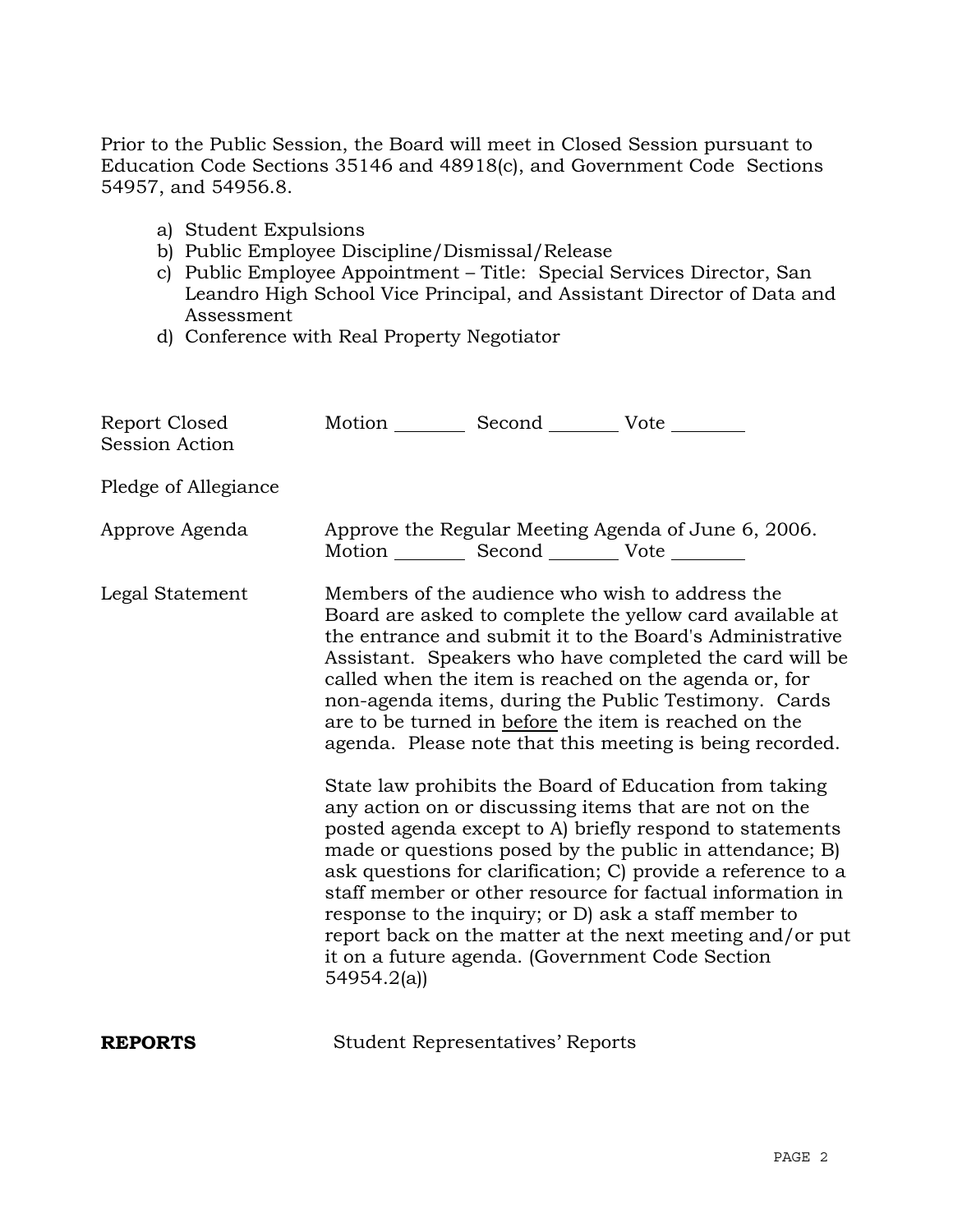## **PRESENTATIONS**

- \* Certificates of Commendation will be presented to the following people in recognition of their time and effort towards the success of San Leandro High School's musical production of *Seussical*:
	- Stacey Ardelean, Director
	- Melissa Modifer, Student Alumnus Director
	- Claire McKean
	- Jeni Engler
	- Paul Davis
	- Jane Davis
	- Joe Sander
	- Rilia Sander
	- Elaine Teserero
	- Joanne Oshida
- \* Certificates of Commendation will be presented to the following people in recognition of their time and effort towards the success of Bancroft Middle School's musical production of *Music Man*:

| Directors<br>Catherine Heck<br>Andrea M. Gorham                                                                                    | Choreographers<br>Jessica L. Gorham<br>Kevin Calderon-Lopez | <b>Principal Stitchers</b><br>Kim Liljequist<br>Rhonda Aubrey                       |
|------------------------------------------------------------------------------------------------------------------------------------|-------------------------------------------------------------|-------------------------------------------------------------------------------------|
| Sound Engineer<br>Paulette Staats                                                                                                  | <b>Lighting Designer</b><br>Pat Brannon                     | <b>Assistant to Lighting</b><br>Dennis Staats                                       |
| Head Costumer<br>Karen Koizumi                                                                                                     | House Manager<br>Claire Bove                                | <b>Company Photographer</b><br>Linda Fischer-Werk                                   |
|                                                                                                                                    | <b>Musical Director</b><br>Kathy Maier                      |                                                                                     |
| Seamstresses<br>Gabrielle Koizumi<br>Marge Andres<br>Jane Bodgess<br>Kat Porter<br>Liz Nelson<br>Rebecca Thyedt<br>Evelyn Gonzalez |                                                             | Hair & Makeup Artists<br>Wendy Alder<br>Georgia Scharff<br>Rebecca Davis            |
| Jason Proctor<br>Ron Nelson<br><b>Ben Burress</b><br>Mike Andres<br>Richard Aubrey<br>Jim Thvedt                                   | <b>Set Construction Engineers</b>                           | <b>Set Construction Masters</b><br>Alan Koizumi<br>Richard Palmer<br>Chris Morreale |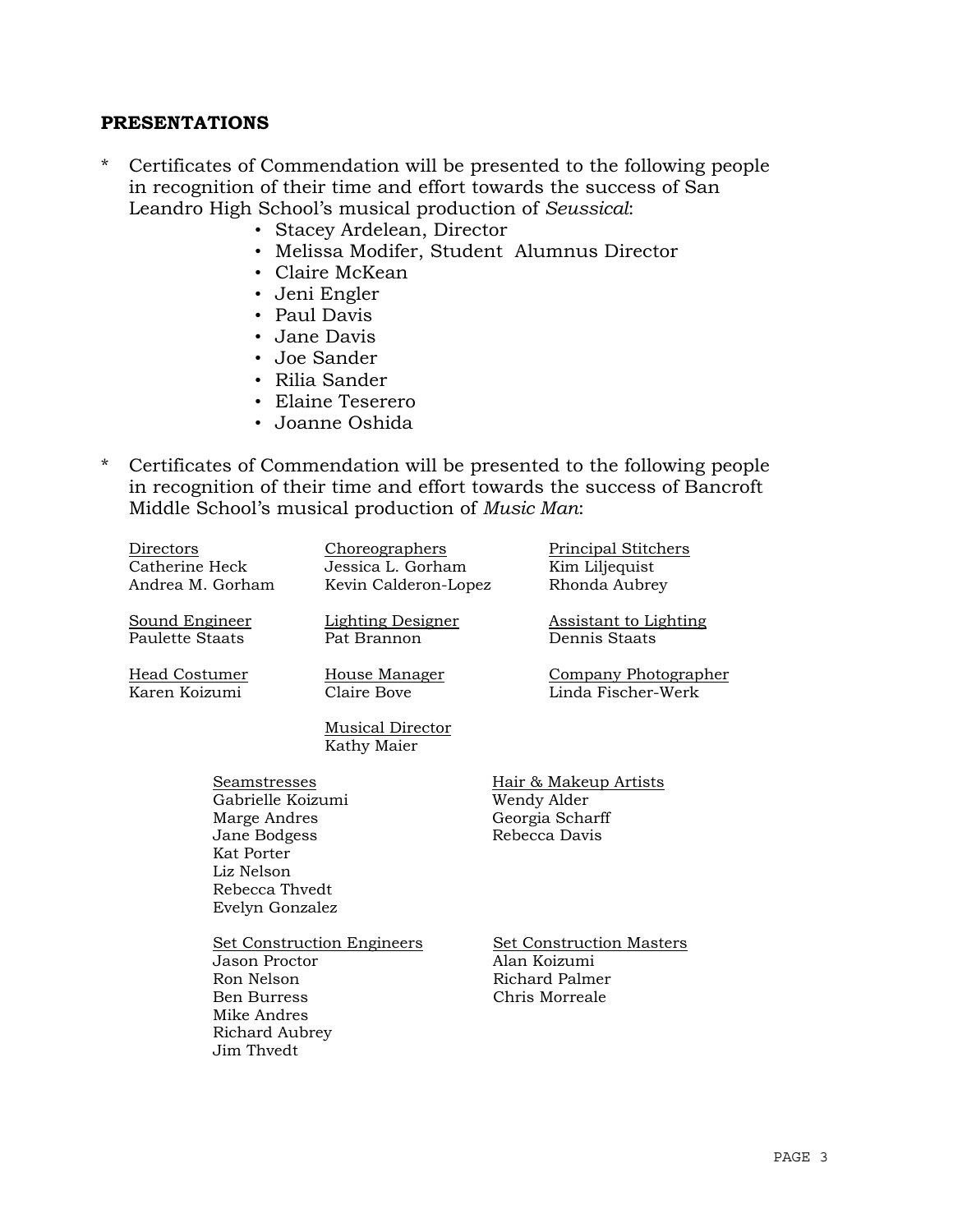\* Certificates of Commendation will be presented to the following ROP Students of the Year:

Seniors

- Miriam Solis Careers in Education
- Amy Fong Marketing/Business Ownership & Management
- Latoya Hall San Leandro Academy

#### Juniors

- Joanseenbien Reyes Computer Maintenance & Repair
- Jekris Chua Medical Occupations
- \* The Board of Education will recognize Todd Peterson, Athletic Director, and the following San Leandro High School Winter and Spring sports' coaching staff and athletes:

#### Winter Sports

 Boys' Basketball - Todd Peterson, Coach Charles Jim-George Jon Darwin Kareem Nitoto Matt Busch

 Girls' Basketball – Eddie Arnold, Coach Sarah Woofter Amber White Megan Finau Samantha Gipson

#### Spring Sports

 Track & Field – Rich Ellison, Brad Bowers, Coaches Eric Strache Sir William McKenzie

 Softball – Marc Decoulode, Coach Amanda Decoloude

 Baseball - Jeff Schultz, Coach Scottie Cordier

\* Employee/Volunteer Recognition The Board of Education will recognize the following Employees/Volunteers of the Year:

| • Volunteers:          | Deborah Cox                                             |
|------------------------|---------------------------------------------------------|
|                        | Leroy Smith                                             |
| • Classified Employee: | Claire McKean, CSEA                                     |
|                        | David Flores, Teamsters/Trades                          |
| • Teacher of the Year: | Jill Synnott, San Leandro High School                   |
|                        | • Administrator of the Year: Elvia Teixeira, Washington |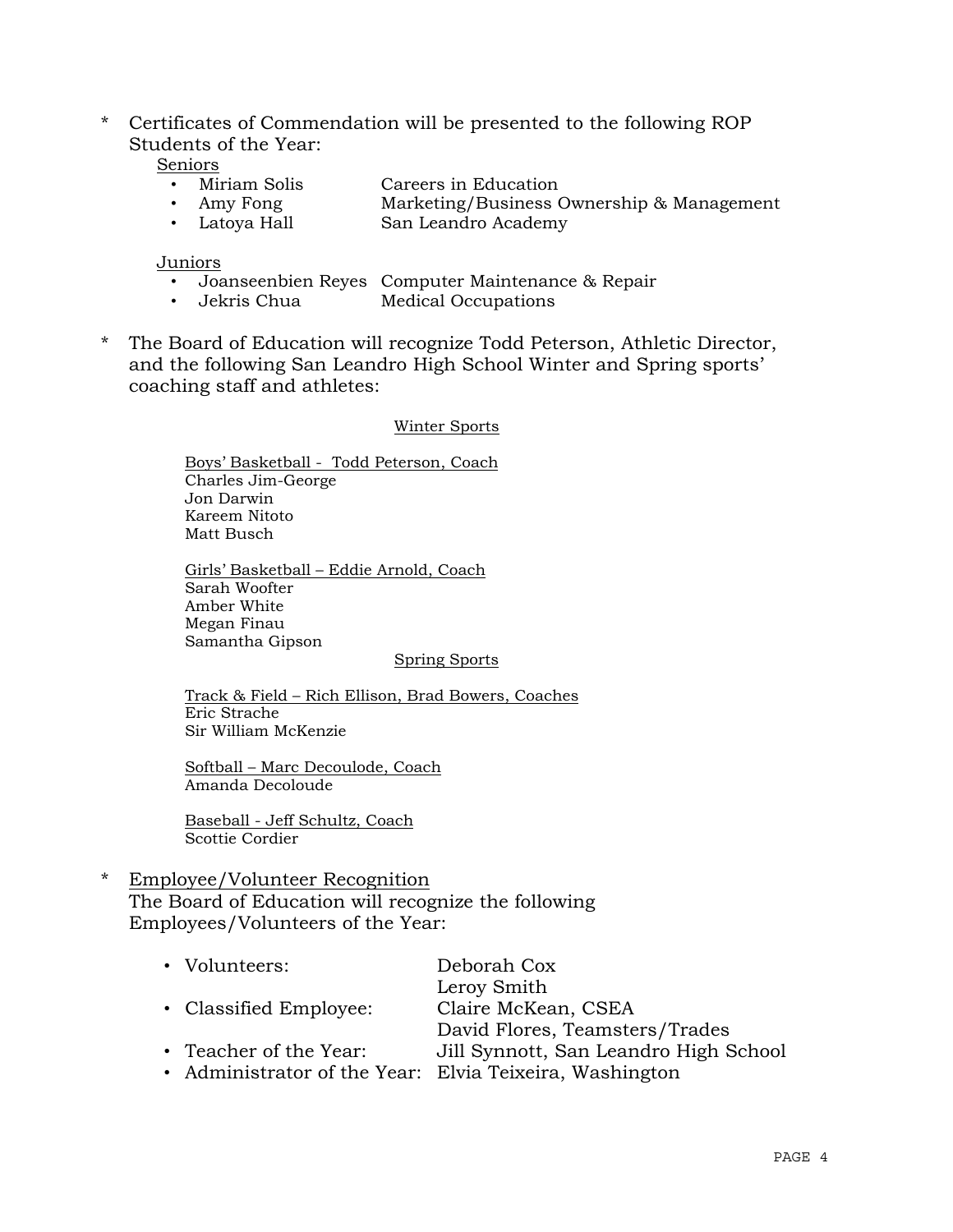- \* Elvia Texiera, Principal of Washington Elementary School, along with members of the school's School Assistance and Intervention Team (SAIT) and SAIT consultant Mary Camezon will present highlights from the schools' 5th and last monitoring report for this year. The presentation will also include information about actions the school has taken related to using data to make informed decisions, coaching, reorganizing intensive intervention and identifying strategies to more effectively meet the needs of students in the bilingual program. Plans for next year will also be addressed.
- \* Assistant Superintendent of Business Services, Leon Glaster and Business Manager Bruce Colby, will review the Governor's proposal and discuss the possible impact to the District's financial position.
- \* Al Acuna, Director of Student Support Services, will report on the District's plan related to Residency Verification this past year. The presentation will include home visits conducted this year, number of falsifications discovered, returned mailer verification process, and the district's plan for residency verification for 2006-2007.

# **PUBLIC TESTIMONY ON NON-AGENDA ITEMS**

**REPORTS** Correspondence Superintendent's Report Board Committee Reports

- City/District Liaison
- Communication
- Curriculum
- Facilities/Technology

Board Representatives' Reports

- Alameda County School Boards Assn.
- Eden Area Regional Occupational Program

# **CONSENT ITEMS**

These items are considered routine and may be enacted by a single motion. At the request of any member of the Board, any item on the consent agenda shall be removed and given individual consideration for action as a regular agenda item.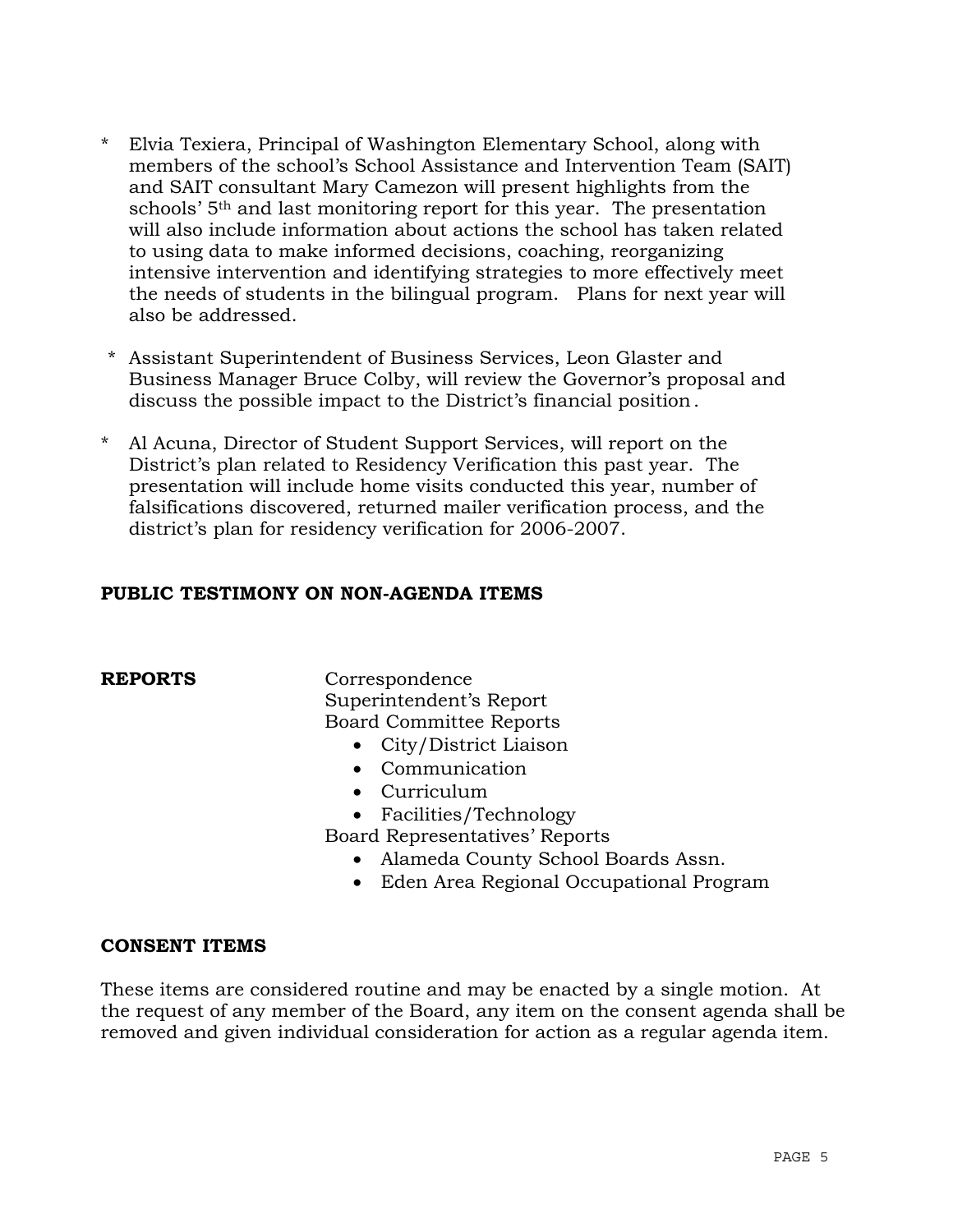# Human Resources

| $2.1-C$<br>Acceptance of<br>Personnel Report                                                                   | <b>Staff Recommendation:</b><br>Accept Personnel Report as submitted.<br>Motion _________ Second __________ Vote _______                                                                                                                                                                                                                                                          |
|----------------------------------------------------------------------------------------------------------------|-----------------------------------------------------------------------------------------------------------------------------------------------------------------------------------------------------------------------------------------------------------------------------------------------------------------------------------------------------------------------------------|
| $2.2 - C$<br>Increase the Hours for<br>Nutrition Assistant I<br>Position at Wilson<br><b>Elementary School</b> | Staff Recommendation:<br>Approve an additional 3 hours of FTE for the<br>Nutrition Assistant I position at Wilson<br>Elementary School to address the increase of<br>student participation in the Food Services<br>Program.<br>Motion Second Vote                                                                                                                                 |
| $2.3-C$<br>Reconfiguration of<br>Director of Special<br>Services Position                                      | <b>Staff Recommendation:</b><br>Approve the reconfiguration of the Director of<br>Special Services position for the 2006-2007<br>school year.<br>Motion _________ Second __________ Vote _______                                                                                                                                                                                  |
| <b>Educational Services</b>                                                                                    |                                                                                                                                                                                                                                                                                                                                                                                   |
| $3.1 - C$<br>Acceptance of<br>Donations                                                                        | Staff Recommendation:<br>Approve the acceptance of gifts to the District as<br>follows:                                                                                                                                                                                                                                                                                           |
|                                                                                                                | <b>Jefferson Elementary School</b><br>• \$45 from John Beaven, Golden State Warriors                                                                                                                                                                                                                                                                                              |
|                                                                                                                | <u> Washington Elementary School</u><br>• \$25 from DeEtte Hawkey<br>\$80.90 from the "Take Charge of Education"<br>$\bullet$<br>program through Target<br>• Various school supplies from Carolyn Stull                                                                                                                                                                           |
|                                                                                                                | San Leandro High School<br>1 box of notecards, 1 box of paper and 14<br>cases of paper for the school newsletter from J.<br>C. Paper Company<br>10 reams of paper and miscellaneous office<br>supplies from Elena Vaca<br>5 printer ink cartridges from Dave Barker<br>2 I-Macs from Susan Morton<br>1 Mac Tools MB1700 tool chest for the<br>automotive program from Dave Barker |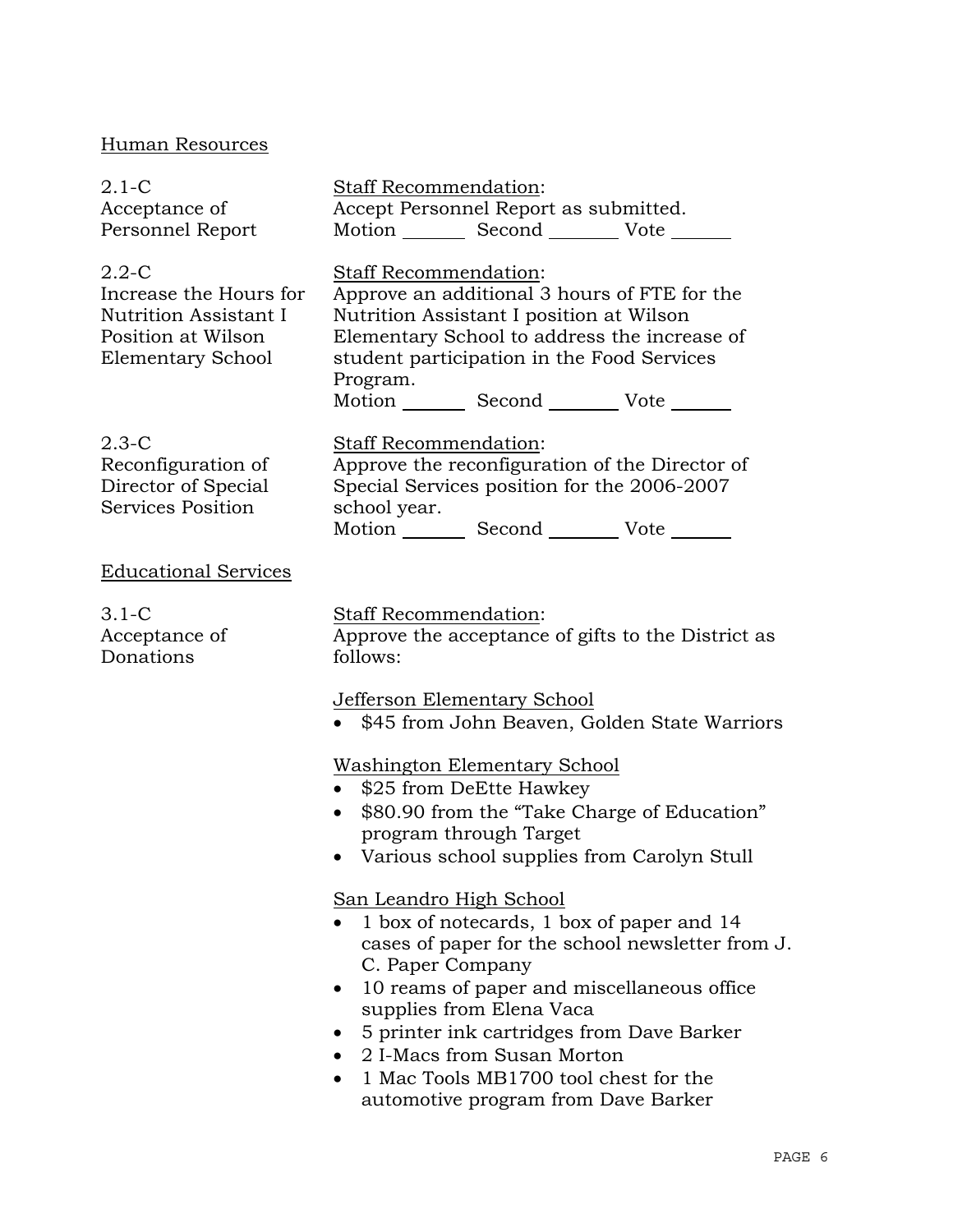|                                                            | \$100 from Mee-Fah Lee<br>$\bullet$<br>\$150 from Paul & Jane Davis<br>\$150 through the Matching Gift Program from<br>Chevron<br>\$150 from Josephine Chan<br>\$50 from Dennis Miyahira<br>$\bullet$<br>Donated time from the following to play in the<br>orchestra in the musical, "Seussical":<br>- Esteban Zapiain<br>- Ken Nadler |                                                                                                                                              |                                                                                                      |  |
|------------------------------------------------------------|----------------------------------------------------------------------------------------------------------------------------------------------------------------------------------------------------------------------------------------------------------------------------------------------------------------------------------------|----------------------------------------------------------------------------------------------------------------------------------------------|------------------------------------------------------------------------------------------------------|--|
|                                                            |                                                                                                                                                                                                                                                                                                                                        | Motion _________ Second __________ Vote _______                                                                                              |                                                                                                      |  |
| $3.2 - C$<br>Proposed Stipulated<br><b>Expulsion Order</b> | Staff Recommendation:<br>student #55-05/06.                                                                                                                                                                                                                                                                                            | Motion _________ Second __________ Vote _______                                                                                              | Approve the stipulated expulsion recommendation<br>from the Director of Student Support Services for |  |
| $3.3-C$<br>Proposed Stipulated<br><b>Expulsion Order</b>   | Staff Recommendation:<br>student #56-05/06.                                                                                                                                                                                                                                                                                            | Motion _________ Second __________ Vote _______                                                                                              | Approve the stipulated expulsion recommendation<br>from the Director of Student Support Services for |  |
| $3.4-C$<br>Proposed Stipulated<br><b>Expulsion Order</b>   | Staff Recommendation:<br>student #58-05/06.                                                                                                                                                                                                                                                                                            | Motion _________ Second __________ Vote _______                                                                                              | Approve the stipulated expulsion recommendation<br>from the Director of Student Support Services for |  |
| $3.5-C$<br>K-12 History Social<br>Science                  | Staff Recommendation:<br>implementation fall, 2006.                                                                                                                                                                                                                                                                                    | Approve to adopt K-12 History/Social Science<br>instructional materials that will commence<br>Motion _________ Second _________ Vote _______ |                                                                                                      |  |
| $3.6-C$<br>Grade 6 Glencoe<br>Health                       | <b>Staff Recommendation:</b><br>implementation fall, 2006.                                                                                                                                                                                                                                                                             | instructional materials that will commence<br>Motion _________ Second __________ Vote _______                                                | Approve to adopt Grade 6 Glencoe Teen Health                                                         |  |
| $3.7-C$<br>Grade 8 Algebra<br>Readiness Course - C         | Staff Recommendation:<br>2006 implementation.                                                                                                                                                                                                                                                                                          |                                                                                                                                              | Approve Grade 8 Algebra Readiness course for fall                                                    |  |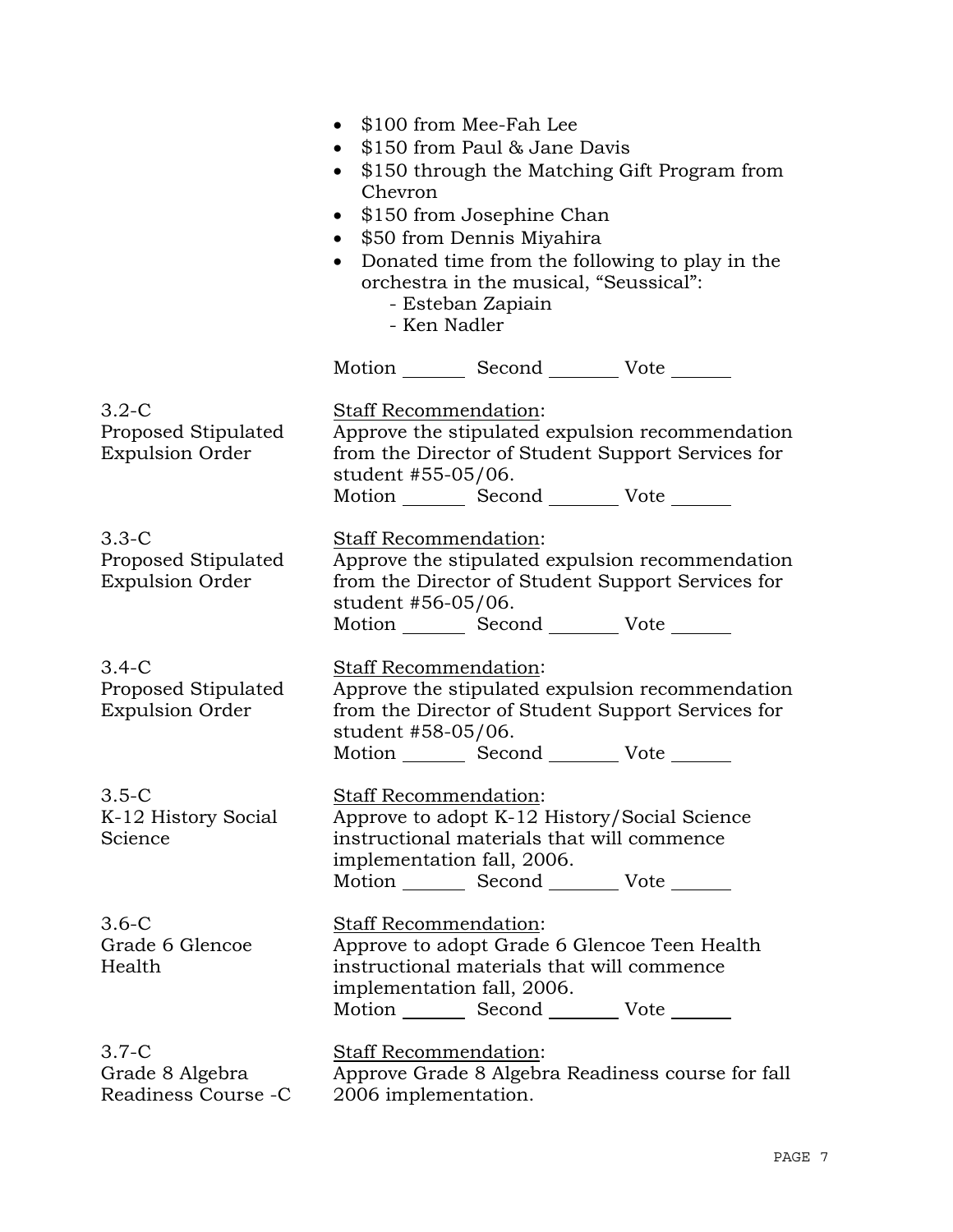|                                                                                             |                                                      | Motion _________ Second __________ Vote _______                                                                                                 |                                                    |
|---------------------------------------------------------------------------------------------|------------------------------------------------------|-------------------------------------------------------------------------------------------------------------------------------------------------|----------------------------------------------------|
| $3.8-C$<br>State Visual and<br>Performing Arts<br>Standards                                 | Staff Recommendation:<br>Standards.                  | Motion _________ Second __________ Vote _______                                                                                                 | Adopt the California Visual and Performing Arts    |
| $3.9-C$<br>School Assistance &<br>Intervention (SAIT)<br>Monitoring Report                  | Staff Recommendation:                                | Approve Washington Elementary School's Fifth<br>Motion _________ Second ___________ Vote _______                                                | Monitoring Report on the Corrective Action Plan.   |
| $3.10 - C$<br><b>High Priority Schools</b><br>Planning Grant                                | Staff Recommendation:<br>Planning Grant application. | Approve the Garfield High Priority Schools<br>Motion _________ Second __________ Vote _______                                                   |                                                    |
| <b>Business, Operations and Facilities</b>                                                  |                                                      |                                                                                                                                                 |                                                    |
| $4.1-C$<br>Intra-Budget Transfers                                                           | Staff Recommendation:<br>April 2006.                 | Motion _________ Second __________ Vote _______                                                                                                 | Approve the request for Intra-Budget Transfers for |
| $4.2-C$<br>Resolution #05- to<br>Declare Certain<br>Equipment Surplus<br>and/or Obsolete.   | <b>Staff Recommendation:</b>                         | Adopt Resolution #05- to declare certain<br>and condition of the designated equipment.<br>Motion _________ Second _________ Vote _______        | equipment surplus and/or obsolete due to the age   |
| $4.3-C$<br>Award of Construction<br>Contract – Site Gating<br>at San Leandro High<br>School | <b>Staff Recommendation:</b><br>Iron Works, Inc.     | Approve the award of construction contract for<br>Bid Package #06-01 to Golden Bay Fence Plus<br>Motion _________ Second _________ Vote _______ |                                                    |
| $4.4 - C$<br>Award of Construction<br>Contract – Site Work at<br>John Muir Adult<br>School  | Staff Recommendation:<br>Systems, Inc.               | Approve the award of construction contract for<br>Bid Package #06-06 to Designed Building<br>Motion _________ Second __________ Vote _______    |                                                    |
| $4.5-C$<br>Change Order #1,<br>Computer Room at<br>Roosevelt Elementary                     | Staff Recommendation:                                | Approve Change Order No. 1 for Coulter<br>Construction Co. for the Roosevelt Elementary<br>School Site Improvement Project - Bid Package        |                                                    |